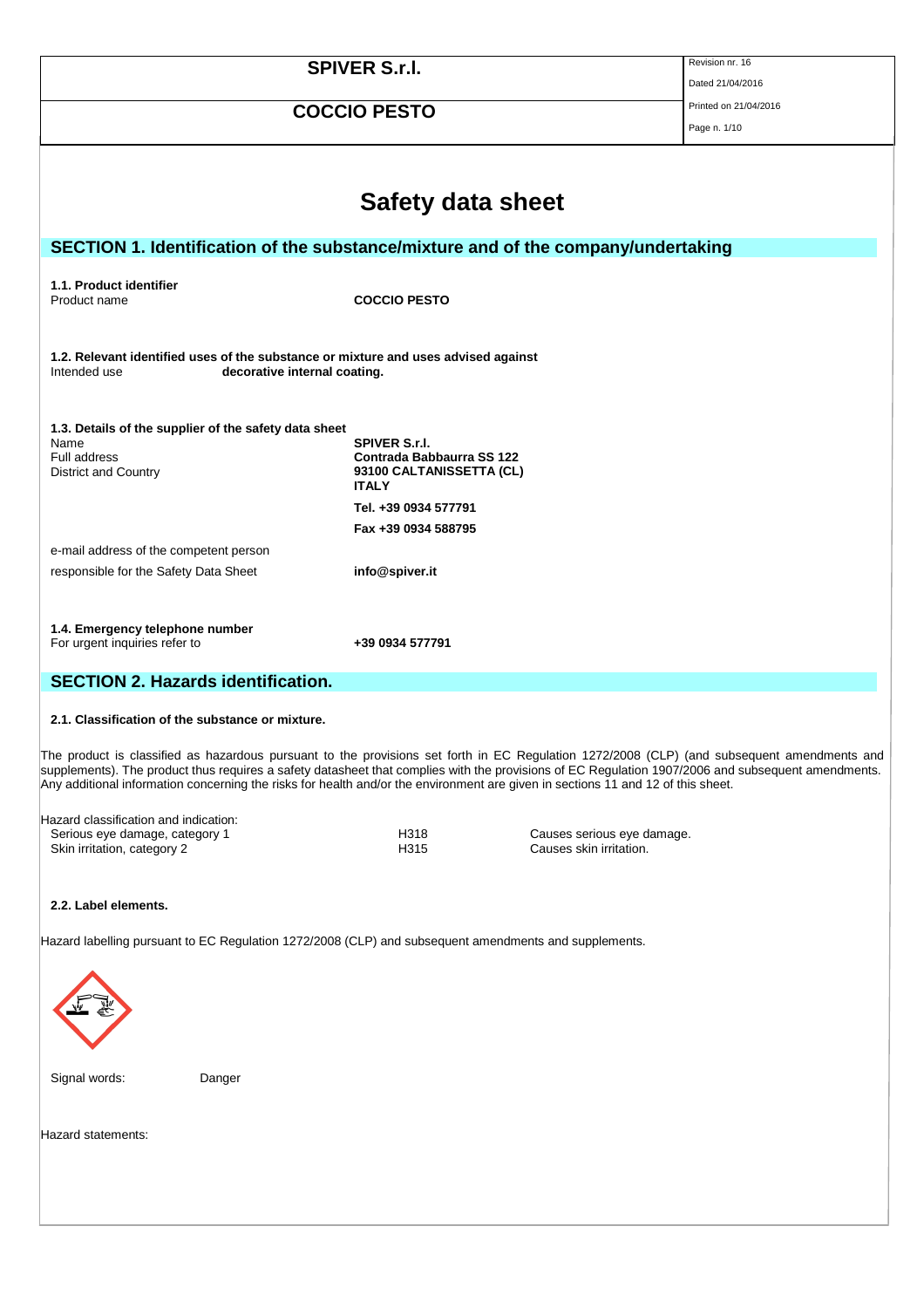| <b>SPIVER S.r.I.</b>                          |                                                                                                                                                                                         | Revision nr. 16<br>Dated 21/04/2016 |  |
|-----------------------------------------------|-----------------------------------------------------------------------------------------------------------------------------------------------------------------------------------------|-------------------------------------|--|
|                                               | Printed on 21/04/2016<br>Page n. 2/10                                                                                                                                                   |                                     |  |
|                                               |                                                                                                                                                                                         |                                     |  |
| H318<br>H315                                  | Causes serious eye damage.<br>Causes skin irritation.                                                                                                                                   |                                     |  |
| Precautionary statements:                     |                                                                                                                                                                                         |                                     |  |
| P <sub>264</sub><br>P280<br>P302+P352<br>P310 | Wash thoroughly after handling.<br>Wear protective gloves / eye protection / face protection.<br>IF ON SKIN: wash with plenty of water /<br>Immediately call a POISON CENTER / doctor / |                                     |  |
| <b>Contains:</b>                              | <b>CALCIUM HYDROXIDE</b>                                                                                                                                                                |                                     |  |
| 2.3. Other hazards.                           |                                                                                                                                                                                         |                                     |  |
|                                               | On the basis of available data, the product does not contain any PBT or vPvB in percentage greater than 0,1%.                                                                           |                                     |  |
|                                               | <b>SECTION 3. Composition/information on ingredients.</b>                                                                                                                               |                                     |  |
| 3.1 Substances                                |                                                                                                                                                                                         |                                     |  |

Information not relevant.

#### **3.2. Mixtures.**

Contains:

| Identification.          | Conc. %.  | Classification 1272/2008<br>$(CLP)$ .                  |
|--------------------------|-----------|--------------------------------------------------------|
| <b>CALCIUM HYDROXIDE</b> |           |                                                        |
| CAS. 1305-62-0           | $18 - 20$ | Eye Dam. 1 H318, Skin Irrit. 2<br>H315, STOT SE 3 H335 |
| EC. 215-137-3            |           |                                                        |
| $INDEX. -$               |           |                                                        |

Note: Upper limit is not included into the range.

The full wording of hazard (H) phrases is given in section 16 of the sheet.

## **SECTION 4. First aid measures.**

#### **4.1. Description of first aid measures.**

EYES: Remove contact lenses, if present. Wash immediately with plenty of water for at least 30-60 minutes, opening the eyelids fully. Get medical advice/attention.

SKIN: Remove contaminated clothing. Rinse skin with a shower immediately. Get medical advice/attention.

INGESTION: Have the subject drink as much water as possible. Get medical advice/attention. Do not induce vomiting unless explicitly authorised by a doctor.

INHALATION: Get medical advice/attention immediately. Remove victim to fresh air, away from the accident scene. If the subject stops breathing, administer artificial respiration. Take suitable precautions for rescue workers.

#### **4.2. Most important symptoms and effects, both acute and delayed.**

For symptoms and effects caused by the contained substances, see chap. 11.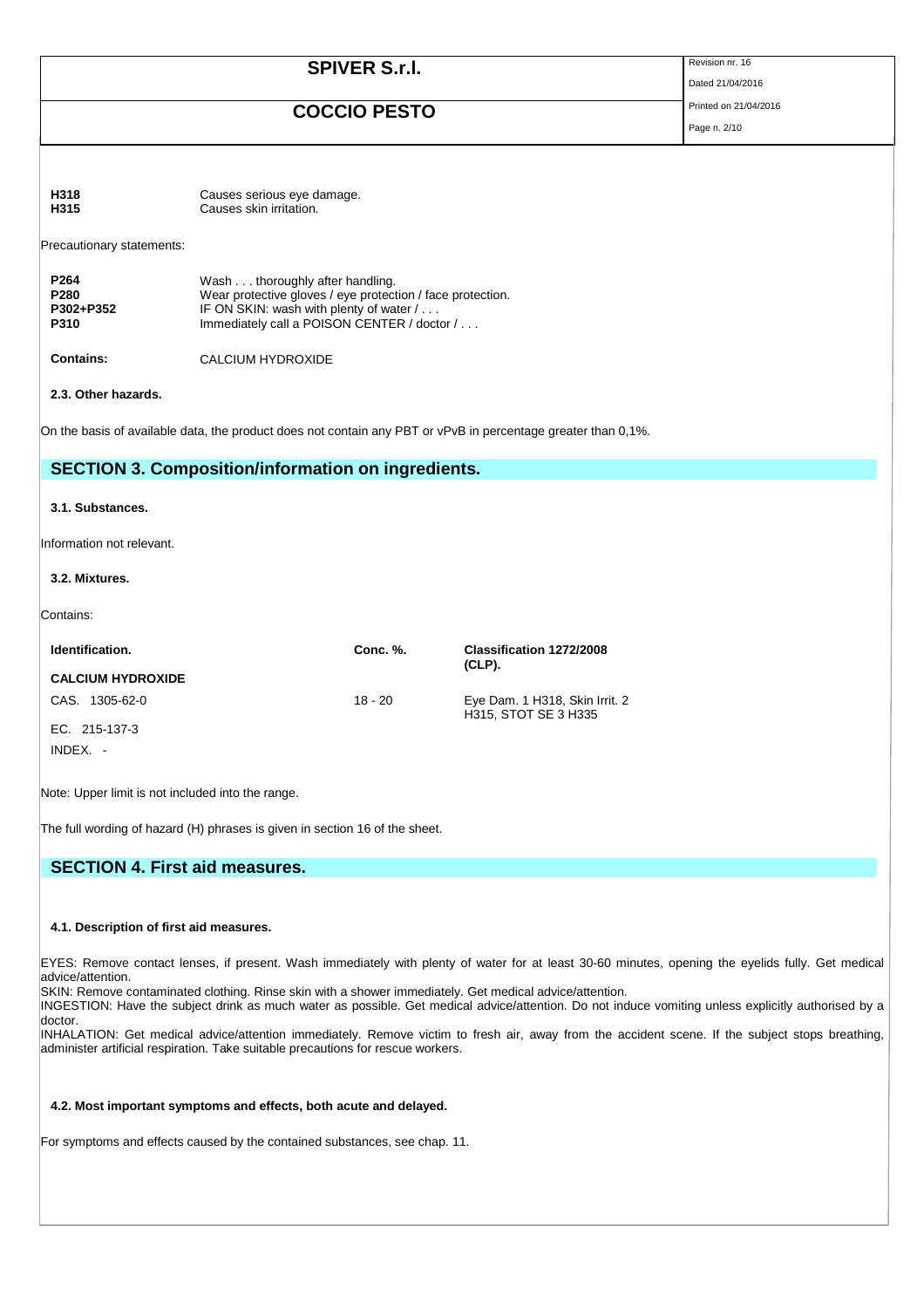# **SPIVER S.r.I.** Revision nr. 16

Dated 21/04/2016

# **COCCIO PESTO** Printed on 21/04/2016

Page n. 3/10

**4.3. Indication of any immediate medical attention and special treatment needed.**

Information not available.

### **SECTION 5. Firefighting measures.**

#### **5.1. Extinguishing media.**

SUITABLE EXTINGUISHING EQUIPMENT The extinguishing equipment should be of the conventional kind: carbon dioxide, foam, powder and water spray. UNSUITABLE EXTINGUISHING EQUIPMENT Do not use jets of water. Water is not effective for putting out fires but can be used to cool containers exposed to flames to prevent explosions.

#### **5.2. Special hazards arising from the substance or mixture.**

HAZARDS CAUSED BY EXPOSURE IN THE EVENT OF FIRE Excess pressure may form in containers exposed to fire at a risk of explosion. Do not breathe combustion products.

#### **5.3. Advice for firefighters.**

GENERAL INFORMATION

Use jets of water to cool the containers to prevent product decomposition and the development of substances potentially hazardous for health. Always wear full fire prevention gear. Collect extinguishing water to prevent it from draining into the sewer system. Dispose of contaminated water used for extinction and the remains of the fire according to applicable regulations.

SPECIAL PROTECTIVE EQUIPMENT FOR FIRE-FIGHTERS

Normal fire fighting clothing i.e. fire kit (BS EN 469), gloves (BS EN 659) and boots (HO specification A29 and A30) in combination with self-contained open circuit positive pressure compressed air breathing apparatus (BS EN 137).

### **SECTION 6. Accidental release measures.**

#### **6.1. Personal precautions, protective equipment and emergency procedures.**

Block the leakage if there is no hazard.

Wear suitable protective equipment (including personal protective equipment referred to under Section 8 of the safety data sheet) to prevent any contamination of skin, eyes and personal clothing. These indications apply for both processing staff and those involved in emergency procedures.

#### **6.2. Environmental precautions.**

The product must not penetrate into the sewer system or come into contact with surface water or ground water.

### **6.3. Methods and material for containment and cleaning up.**

Collect the leaked product into a suitable container. Evaluate the compatibility of the container to be used, by checking section 10. Absorb the remainder with inert absorbent material.

Make sure the leakage site is well aired. Check incompatibility for container material in section 7. Contaminated material should be disposed of in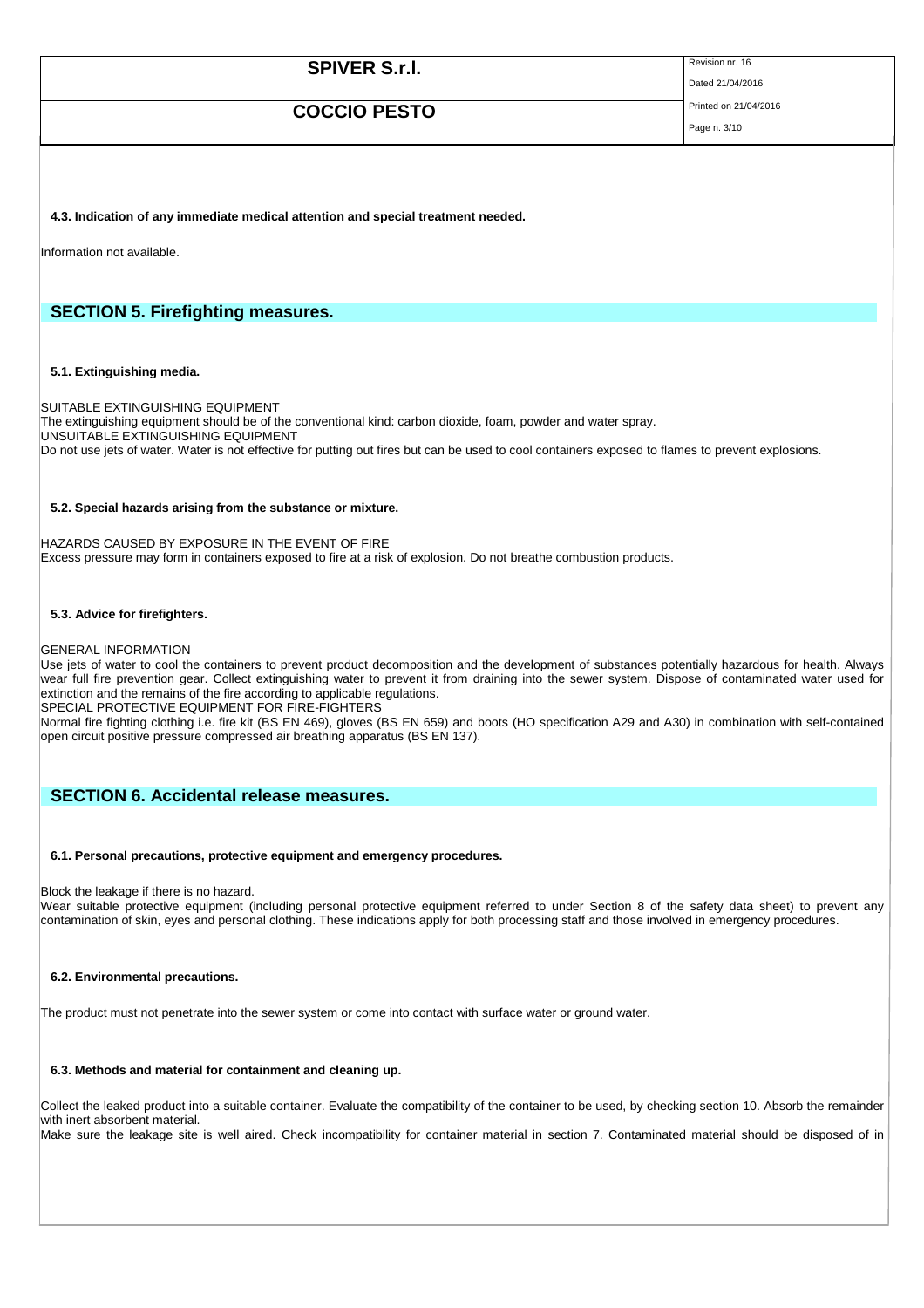| Revision nr. 16<br><b>SPIVER S.r.I.</b> |  |
|-----------------------------------------|--|
|-----------------------------------------|--|

Dated 21/04/2016

# **COCCIO PESTO** Printed on 21/04/2016

Page n. 4/10

compliance with the provisions set forth in point 13.

### **6.4. Reference to other sections.**

Any information on personal protection and disposal is given in sections 8 and 13.

# **SECTION 7. Handling and storage.**

### **7.1. Precautions for safe handling.**

Before handling the product, consult all the other sections of this material safety data sheet. Avoid leakage of the product into the environment. Do not eat, drink or smoke during use.

### **7.2. Conditions for safe storage, including any incompatibilities.**

Keep the product in clearly labelled containers. Keep containers away from any incompatible materials, see section 10 for details.

#### **7.3. Specific end use(s).**

Information not available.

### **SECTION 8. Exposure controls/personal protection.**

#### **8.1. Control parameters.**

Regulatory References:

### TLV-ACGIH ACGIH 2014

| <b>CALCIUM HYDROXIDE</b>      |         |        |     |            |     |  |
|-------------------------------|---------|--------|-----|------------|-----|--|
| <b>Threshold Limit Value.</b> |         |        |     |            |     |  |
| Type                          | Country | TWA/8h |     | STEL/15min |     |  |
|                               |         | mg/m3  | ppm | mq/m3      | ppm |  |
| <b>TLV-ACGIH</b>              |         |        |     |            |     |  |

Legend:

 $|C|$  = CEILING ; INHAL = Inhalable Fraction ; RESP = Respirable Fraction ; THORA = Thoracic Fraction.

#### **8.2. Exposure controls.**

As the use of adequate technical equipment must always take priority over personal protective equipment, make sure that the workplace is well aired through effective local aspiration. Personal protective equipment must be CE marked, showing that it complies with applicable standards.

Provide an emergency shower with face and eye wash station.

#### HAND PROTECTION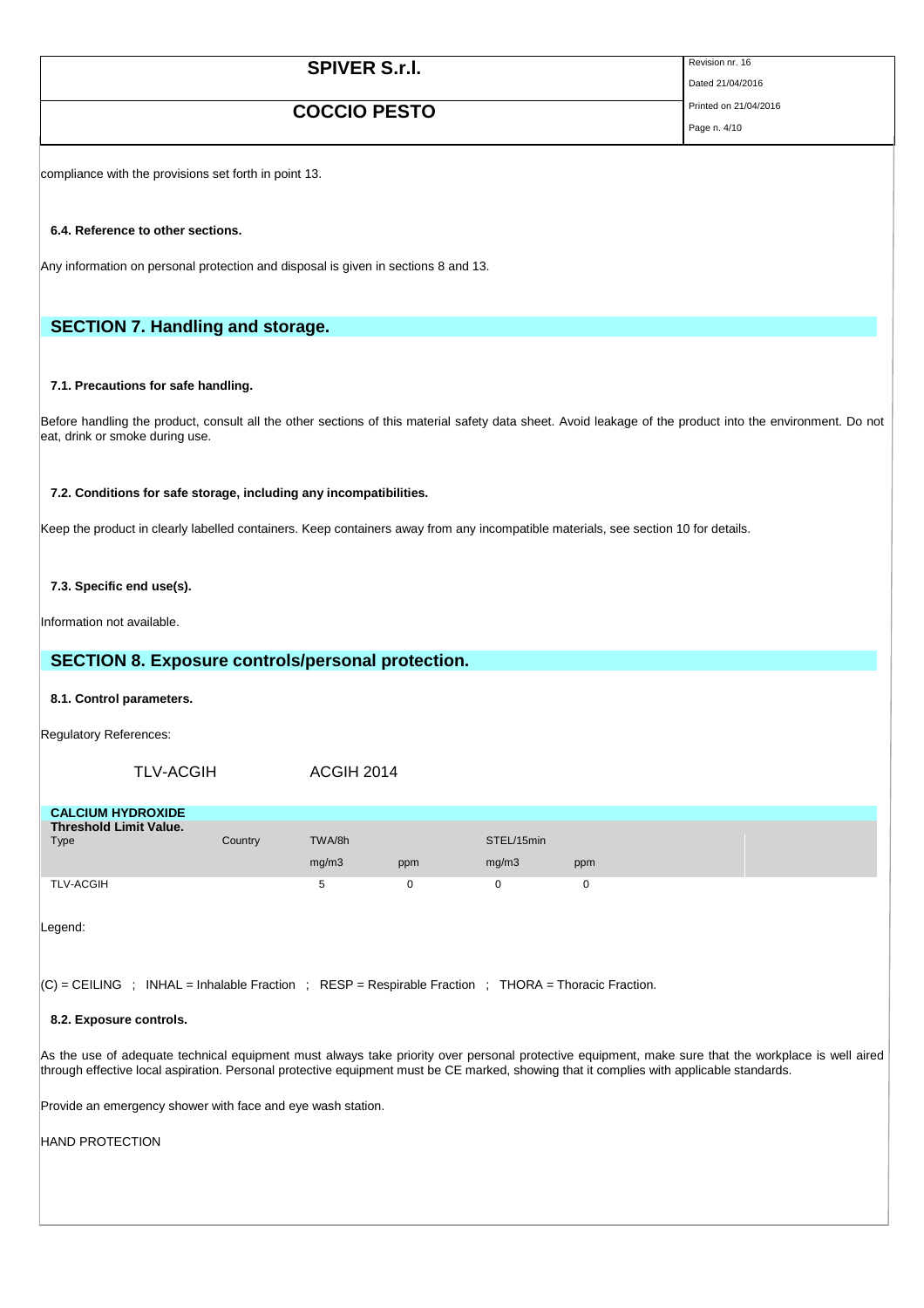| <b>SPIVER S.r.I.</b> | Revision nr. 16       |
|----------------------|-----------------------|
|                      | Dated 21/04/2016      |
| <b>COCCIO PESTO</b>  | Printed on 21/04/2016 |
|                      | Page n. 5/10          |
|                      |                       |

Protect hands with category III work gloves (see standard EN 374).

The following should be considered when choosing work glove material: compatibility, degradation, failure time and permeability. The work gloves' resistance to chemical agents should be checked before use, as it can be unpredictable. The gloves' wear time depends on the duration and type of use.

#### SKIN PROTECTION

Wear category II professional long-sleeved overalls and safety footwear (see Directive 89/686/EEC and standard EN ISO 20344). Wash body with soap and water after removing protective clothing.

#### EYE PROTECTION

Wear a hood visor or protective visor combined with airtight goggles (see standard EN 166).

#### RESPIRATORY PROTECTION

If the threshold value (e.g. TLV-TWA) is exceeded for the substance or one of the substances present in the product, use a mask with a type B filter whose class (1, 2 or 3) must be chosen according to the limit of use concentration. (see standard EN 14387). In the presence of gases or vapours of various kinds and/or gases or vapours containing particulate (aerosol sprays, fumes, mists, etc.) combined filters are required.

Respiratory protection devices must be used if the technical measures adopted are not suitable for restricting the worker's exposure to the threshold values considered. The protection provided by masks is in any case limited.

If the substance considered is odourless or its olfactory threshold is higher than the corresponding TLV-TWA and in the case of an emergency, wear open-circuit compressed air breathing apparatus (in compliance with standard EN 137) or external air-intake breathing apparatus (in compliance with standard EN 138). For a correct choice of respiratory protection device, see standard EN 529.

#### ENVIRONMENTAL EXPOSURE CONTROLS.

The emissions generated by manufacturing processes, including those generated by ventilation equipment, should be checked to ensure compliance with environmental standards.

### **SECTION 9. Physical and chemical properties.**

#### **9.1. Information on basic physical and chemical properties.**

| Appearance<br>Colour<br>Odour<br>Odour threshold.<br>pH.<br>Melting point / freezing point.<br>Initial boiling point.<br>Boiling range.<br>Flash point.<br><b>Evaporation Rate</b><br>Flammability of solids and gases<br>Lower inflammability limit.<br>Upper inflammability limit.<br>Lower explosive limit.<br>Upper explosive limit.<br>Vapour pressure.<br>Vapour density<br>Relative density.<br>Solubility<br>Partition coefficient: n-octanol/water<br>Auto-ignition temperature.<br>Decomposition temperature.<br>Viscosity<br><b>Explosive properties</b><br>Oxidising properties | paste<br>WHITISH<br>odourless<br>Not available.<br>$13 - 13.5$<br>Not available.<br>Not available.<br>Not available.<br>> 61 °C.<br>Not available.<br>Not available.<br>Not available.<br>Not available.<br>Not available.<br>Not available.<br>Not available.<br>Not available.<br>1,55 Kg/l<br>MISCIBI F IN WATER<br>Not available.<br>Not available.<br>Not available.<br>Not available.<br>Not available.<br>Not available. |
|---------------------------------------------------------------------------------------------------------------------------------------------------------------------------------------------------------------------------------------------------------------------------------------------------------------------------------------------------------------------------------------------------------------------------------------------------------------------------------------------------------------------------------------------------------------------------------------------|---------------------------------------------------------------------------------------------------------------------------------------------------------------------------------------------------------------------------------------------------------------------------------------------------------------------------------------------------------------------------------------------------------------------------------|
| 9.2. Other information.                                                                                                                                                                                                                                                                                                                                                                                                                                                                                                                                                                     |                                                                                                                                                                                                                                                                                                                                                                                                                                 |
|                                                                                                                                                                                                                                                                                                                                                                                                                                                                                                                                                                                             |                                                                                                                                                                                                                                                                                                                                                                                                                                 |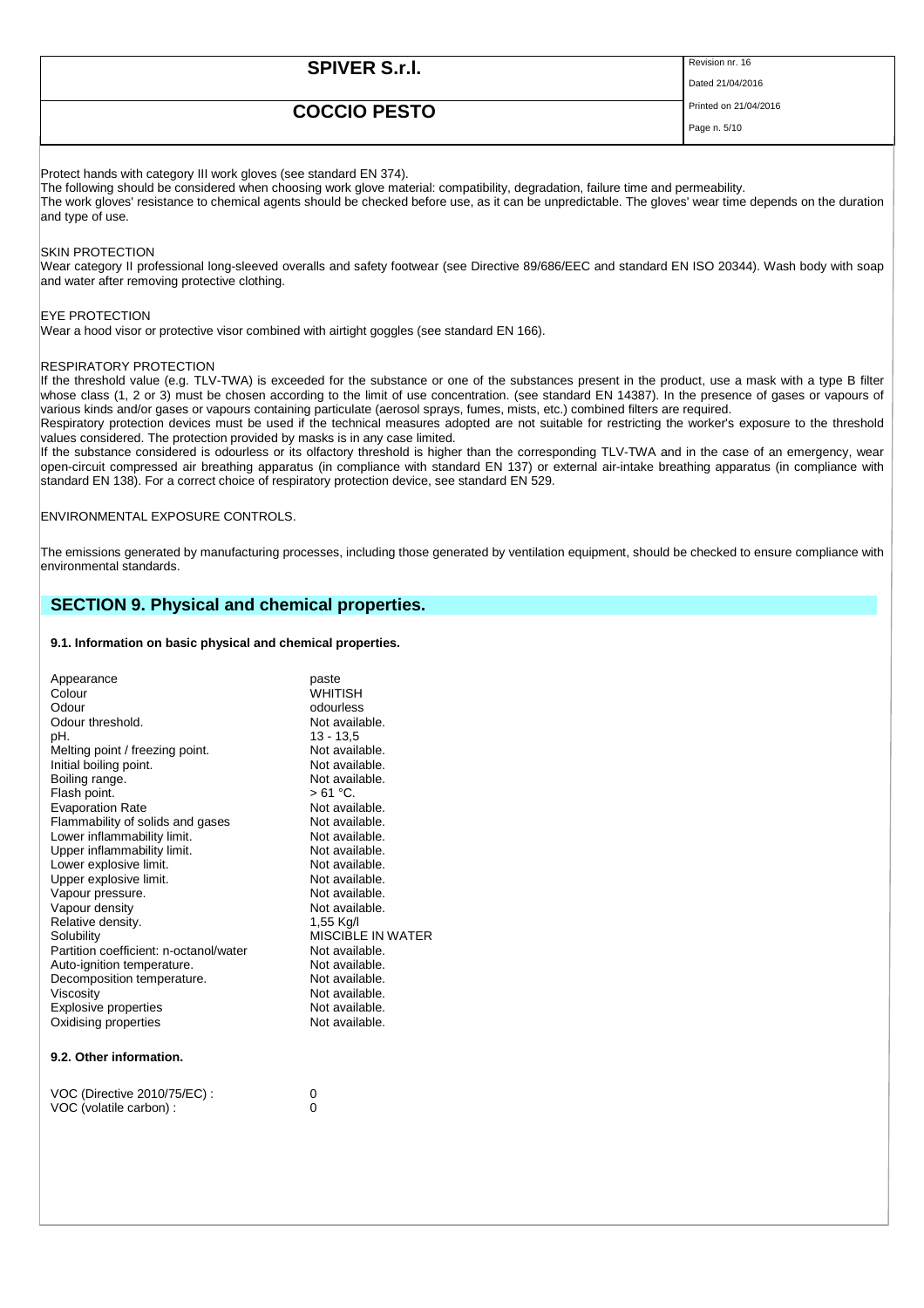| <b>SPIVER S.r.I.</b> | Revision nr. 16       |
|----------------------|-----------------------|
|                      | Dated 21/04/2016      |
| <b>COCCIO PESTO</b>  | Printed on 21/04/2016 |
|                      | Page n. 6/10          |
|                      |                       |

## **SECTION 10. Stability and reactivity.**

**10.1. Reactivity.**

There are no particular risks of reaction with other substances in normal conditions of use.

**10.2. Chemical stability.**

The product is stable in normal conditions of use and storage.

**10.3. Possibility of hazardous reactions.**

No hazardous reactions are foreseeable in normal conditions of use and storage.

#### **10.4. Conditions to avoid.**

None in particular. However the usual precautions used for chemical products should be respected.

**10.5. Incompatible materials.**

Information not available.

#### **10.6. Hazardous decomposition products.**

Information not available.

### **SECTION 11. Toxicological information.**

#### **11.1. Information on toxicological effects.**

In the absence of experimental data for the product itself, health hazards are evaluated according to the properties of the substances it contains, using the criteria specified in the applicable regulation for classification.It is therefore necessary to take into account the concentration of the individual hazardous substances indicated in section 3, to evaluate the toxicological effects of exposure to the product.

This product may cause serious ocular lesions, cornea opacity, iris lesions, irreversible eye coloration.

Acute effects: contact with skin may cause: irritation, erythema, edema, dryness and chapped skin. Ingestion may cause health disorders, including stomach pain and sting, nausea and sickness.

### **SECTION 12. Ecological information.**

Use this product according to good working practices. Avoid littering. Inform the competent authorities, should the product reach waterways or contaminate soil or vegetation.

**12.1. Toxicity.**

Information not available.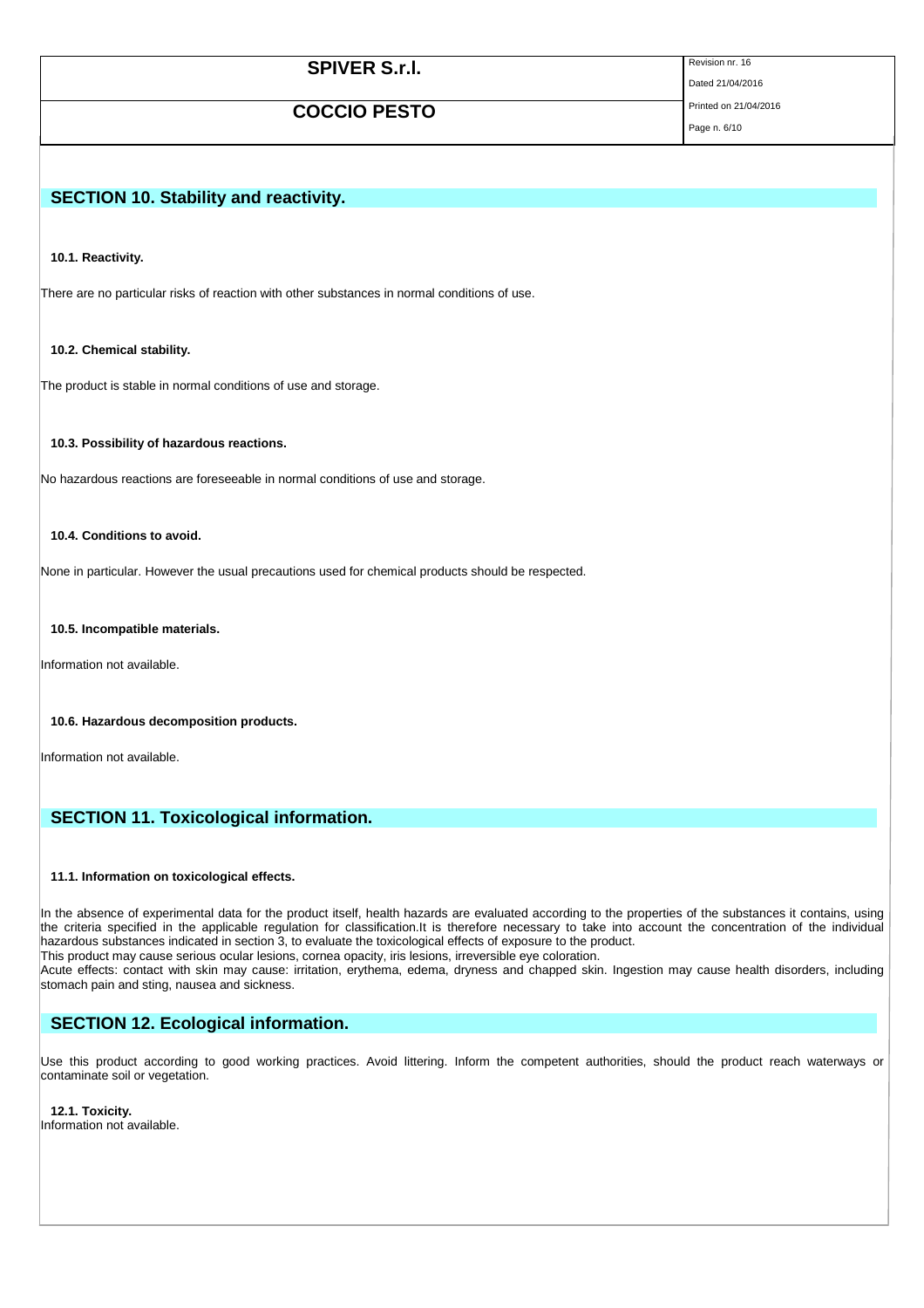| <b>SPIVER S.r.I.</b> | Revision nr. 16       |
|----------------------|-----------------------|
|                      | Dated 21/04/2016      |
| <b>COCCIO PESTO</b>  | Printed on 21/04/2016 |
|                      | Page n. 7/10          |

#### **12.2. Persistence and degradability.**

Information not available.

#### **12.3. Bioaccumulative potential.**

Information not available.

### **12.4. Mobility in soil.**

Information not available.

### **12.5. Results of PBT and vPvB assessment.**

On the basis of available data, the product does not contain any PBT or vPvB in percentage greater than 0,1%.

**12.6. Other adverse effects.**

Information not available.

### **SECTION 13. Disposal considerations.**

#### **13.1. Waste treatment methods.**

Reuse, when possible. Product residues should be considered special hazardous waste. The hazard level of waste containing this product should be evaluated according to applicable regulations.

Disposal must be performed through an authorised waste management firm, in compliance with national and local regulations.

CONTAMINATED PACKAGING

Contaminated packaging must be recovered or disposed of in compliance with national waste management regulations.

### **SECTION 14. Transport information.**

**14.1. UN number.** 

Not applicable.

**14.2. UN proper shipping name.** 

Not applicable.

**14.3. Transport hazard class(es).**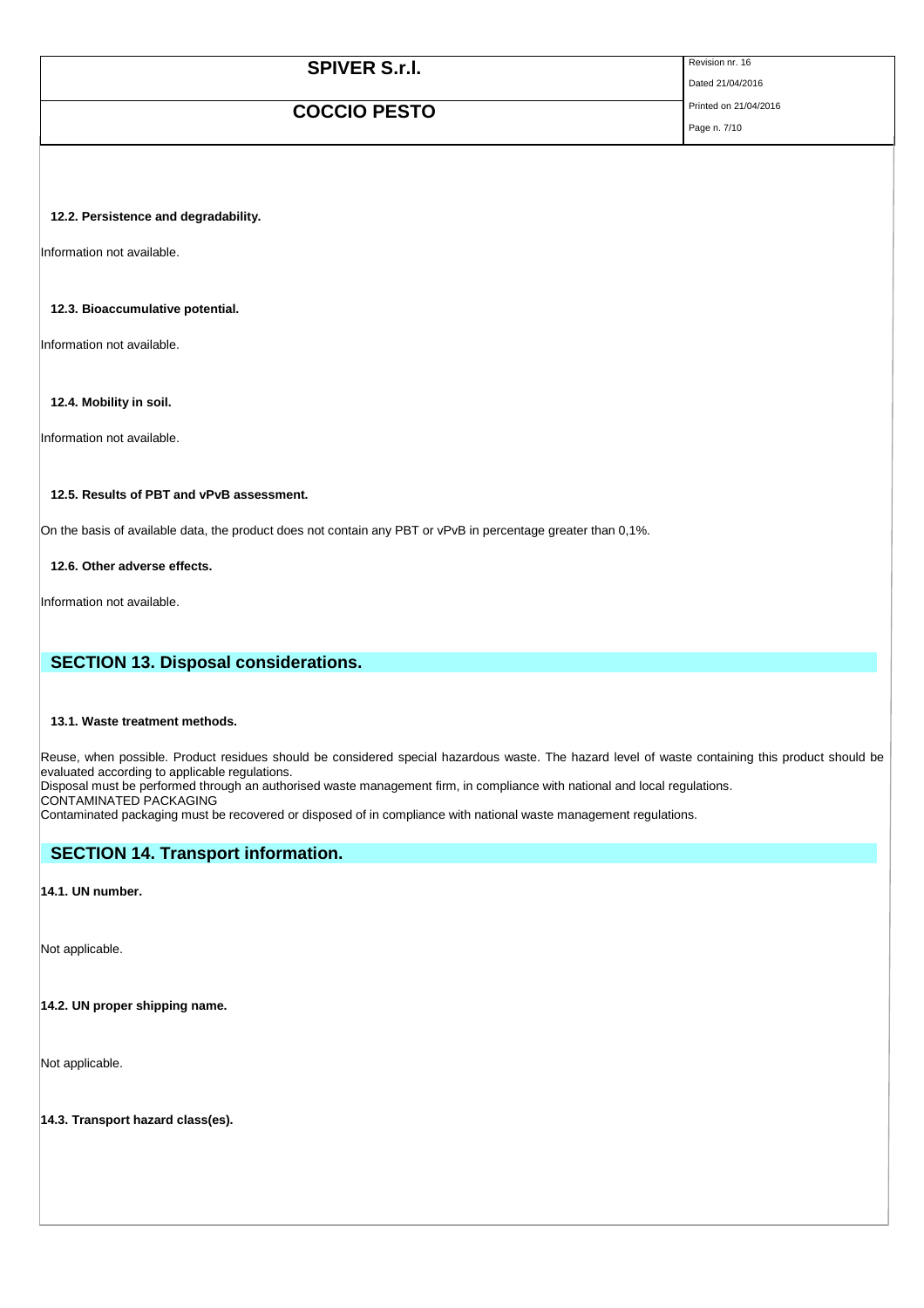| <b>SPIVER S.r.I.</b> | Revision nr. 16       |
|----------------------|-----------------------|
|                      | Dated 21/04/2016      |
| <b>COCCIO PESTO</b>  | Printed on 21/04/2016 |
|                      | Page n. 8/10          |

Not applicable.

**14.4. Packing group.** 

Not applicable.

**14.5. Environmental hazards.** 

Not applicable.

**14.6. Special precautions for user.** 

Not applicable.

**14.7. Transport in bulk according to Annex II of MARPOL73/78 and the IBC Code.** 

Information not relevant.

| <b>SECTION 15. Regulatory information.</b>                                                                      |  |
|-----------------------------------------------------------------------------------------------------------------|--|
|                                                                                                                 |  |
| 15.1. Safety, health and environmental regulations/legislation specific for the substance or mixture.           |  |
| None.<br>Seveso category.                                                                                       |  |
| Restrictions relating to the product or contained substances pursuant to Annex XVII to EC Regulation 1907/2006. |  |
| Product.<br>Point.                                                                                              |  |
| 3                                                                                                               |  |
| Substances in Candidate List (Art. 59 REACH).                                                                   |  |
| None.                                                                                                           |  |
| Substances subject to authorisarion (Annex XIV REACH).                                                          |  |
| None.                                                                                                           |  |
| Substances subject to exportation reporting pursuant to (EC) Reg. 649/2012:                                     |  |
| None.                                                                                                           |  |
| Substances subject to the Rotterdam Convention:                                                                 |  |
|                                                                                                                 |  |
|                                                                                                                 |  |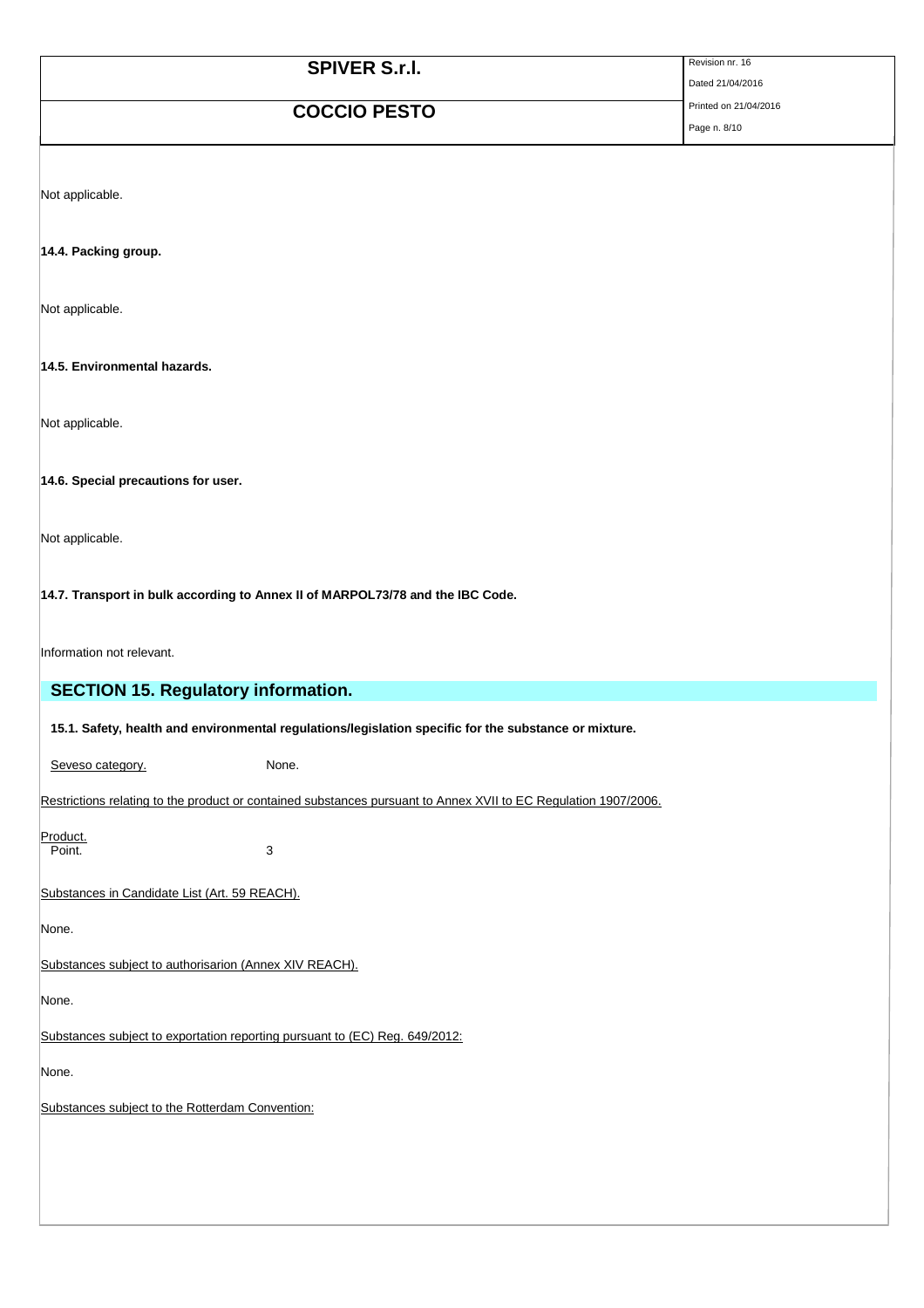# **SPIVER S.r.I.** Revision nr. 16

# **COCCIO PESTO** Printed on 21/04/2016

Dated 21/04/2016

Page n. 9/10

None.

Substances subject to the Stockholm Convention:

None.

Healthcare controls.

Workers exposed to this chemical agent must not undergo health checks, provided that available risk-assessment data prove that the risks related to the workers' health and safety are modest and that the 98/24/EC directive is respected.

VOC (Directive 2004/42/EC) :

Decorative effect coatings.

| VOC given in g/litre of product in a<br>ready-to-use condition : |               |
|------------------------------------------------------------------|---------------|
| Limit value:                                                     | 200,00 (2010) |
| VOC of product:                                                  | 0.00          |

#### **15.2. Chemical safety assessment.**

No chemical safety assessment has been processed for the mixture and the substances it contains.

## **SECTION 16. Other information.**

Text of hazard (H) indications mentioned in section 2-3 of the sheet:

| Eye Dam. 1    | Serious eye damage, category 1                               |
|---------------|--------------------------------------------------------------|
| Skin Irrit. 2 | Skin irritation, category 2                                  |
| STOT SE3      | Specific target organ toxicity - single exposure, category 3 |
| H318          | Causes serious eye damage.                                   |
| H315          | Causes skin irritation.                                      |
| H335          | May cause respiratory irritation.                            |

LEGEND:

- ADR: European Agreement concerning the carriage of Dangerous goods by Road
- CAS NUMBER: Chemical Abstract Service Number
- CE50: Effective concentration (required to induce a 50% effect)
- CE NUMBER: Identifier in ESIS (European archive of existing substances)
- CLP: EC Regulation 1272/2008
- DNEL: Derived No Effect Level
- EmS: Emergency Schedule
- GHS: Globally Harmonized System of classification and labeling of chemicals
- IATA DGR: International Air Transport Association Dangerous Goods Regulation
- IC50: Immobilization Concentration 50%
- IMDG: International Maritime Code for dangerous goods
- IMO: International Maritime Organization
- INDEX NUMBER: Identifier in Annex VI of CLP LC50: Lethal Concentration 50%
- LD50: Lethal dose 50%
- OEL: Occupational Exposure Level
- PBT: Persistent bioaccumulative and toxic as REACH Regulation
- PEC: Predicted environmental Concentration
- PEL: Predicted exposure level
- PNEC: Predicted no effect concentration
- REACH: EC Regulation 1907/2006